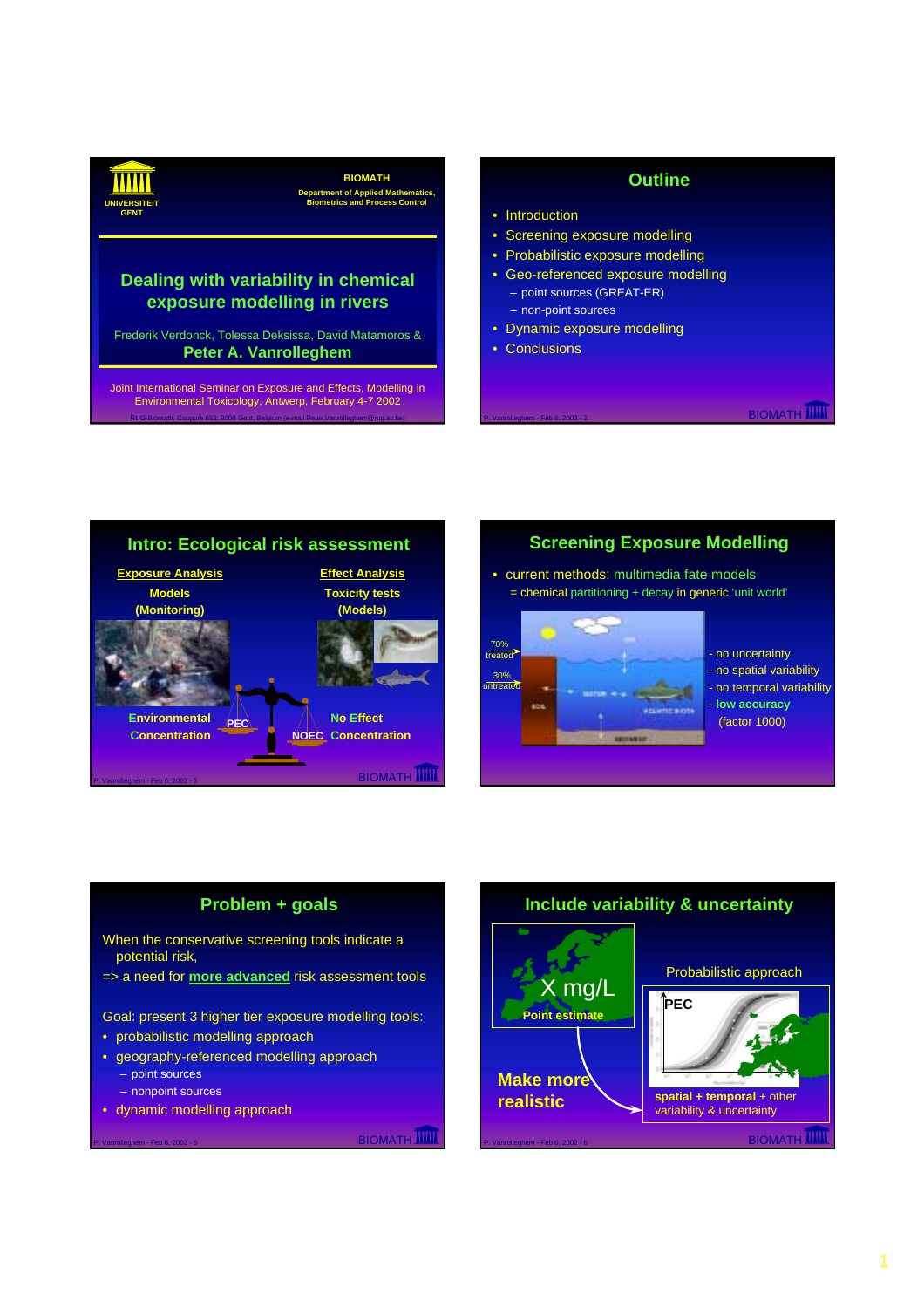









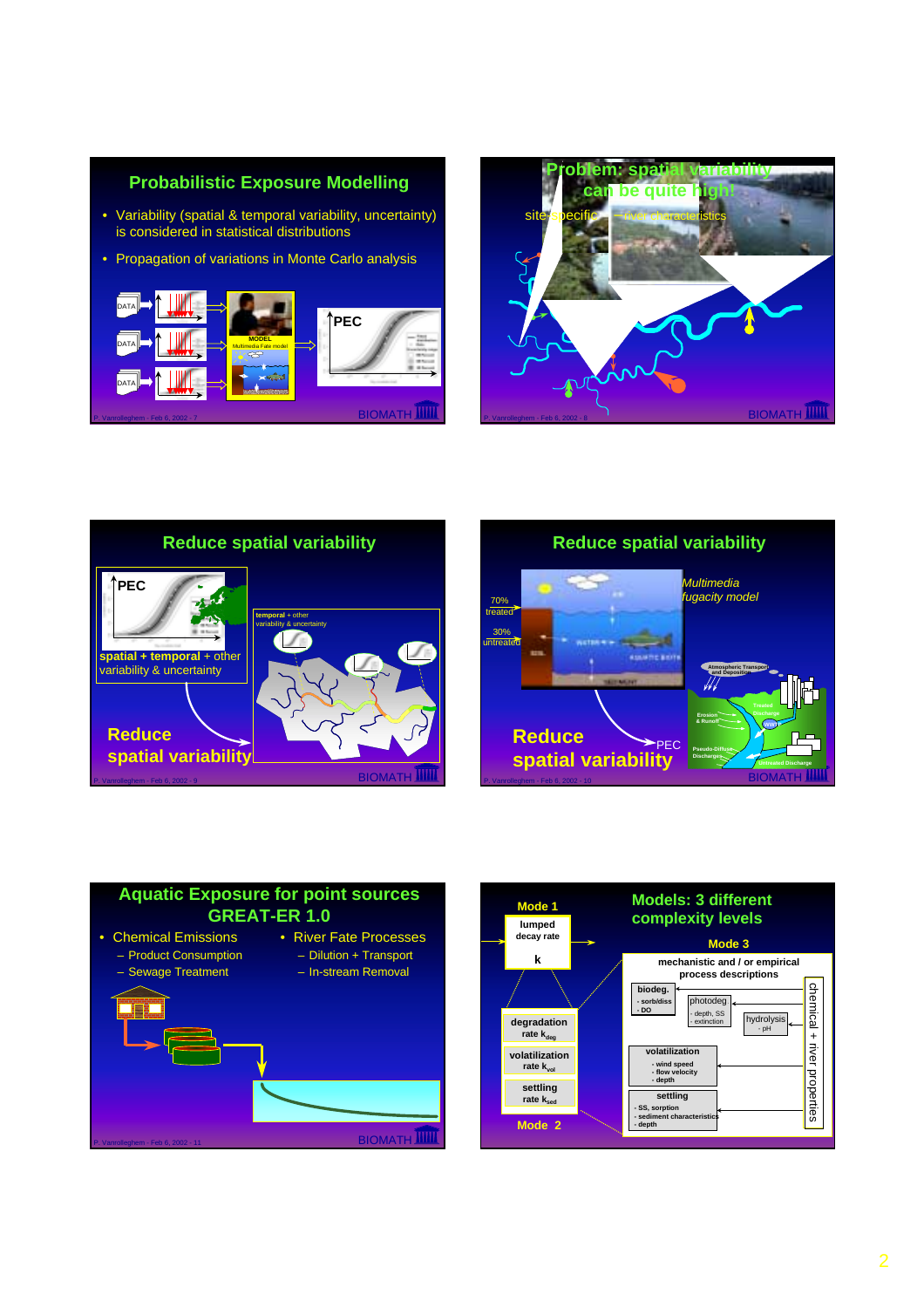

| <b>Aquatic exposure</b><br>for non-point sources                          |                                                                                                                                                                                                                                                                                    |
|---------------------------------------------------------------------------|------------------------------------------------------------------------------------------------------------------------------------------------------------------------------------------------------------------------------------------------------------------------------------|
| • Point data should be converted to non-point format                      |                                                                                                                                                                                                                                                                                    |
| Input data<br>(point data)<br>•Soil<br>•Weather<br>•Source data<br>•Other | Data interpolated in Array form<br>Variable cell size<br>SOIL<br>• Cell data can be linked to a<br>database management<br><b>SOURCES</b><br>system<br>• Modelling must consider<br><b>SPECIFIC</b><br>FOR<br>array calculations and cell<br><b>POLLUTAL</b><br><i>interactions</i> |
| more accuracy                                                             | $\rightarrow$ more detailed interpolated data<br>$\rightarrow$ more point data is needed                                                                                                                                                                                           |
| P. Vanrolleghem - Feb 6, 2002 - 14                                        | <b>BIOMAT</b>                                                                                                                                                                                                                                                                      |



# **Outline**

#### • Introduction

- Screening exposure modelling
- Probabilistic exposure modelling
- Geo-referenced exposure modelling – point sources (GREAT-ER)
	- non-point sources
- Dynamic exposure modelling
- Conclusions

**BIOMATH IIIII** 

#### **Dynamic river fate modelling**

• Why dynamic?

**pesticide attachment**

- Currently used steady state models
	- assume uniform emissions, e.g. EXAM, SLSA, TOXIC,...
- in reality, time variable emissions
- Problem
	- Complex dynamic 3D dynamic river models are seldom used because the required data are seldom available
	- Hence, need for a simplified dynamic model.

P. Van Personaliste en Biomath IIII

**P. VANROUGHEM BIOMATH** 

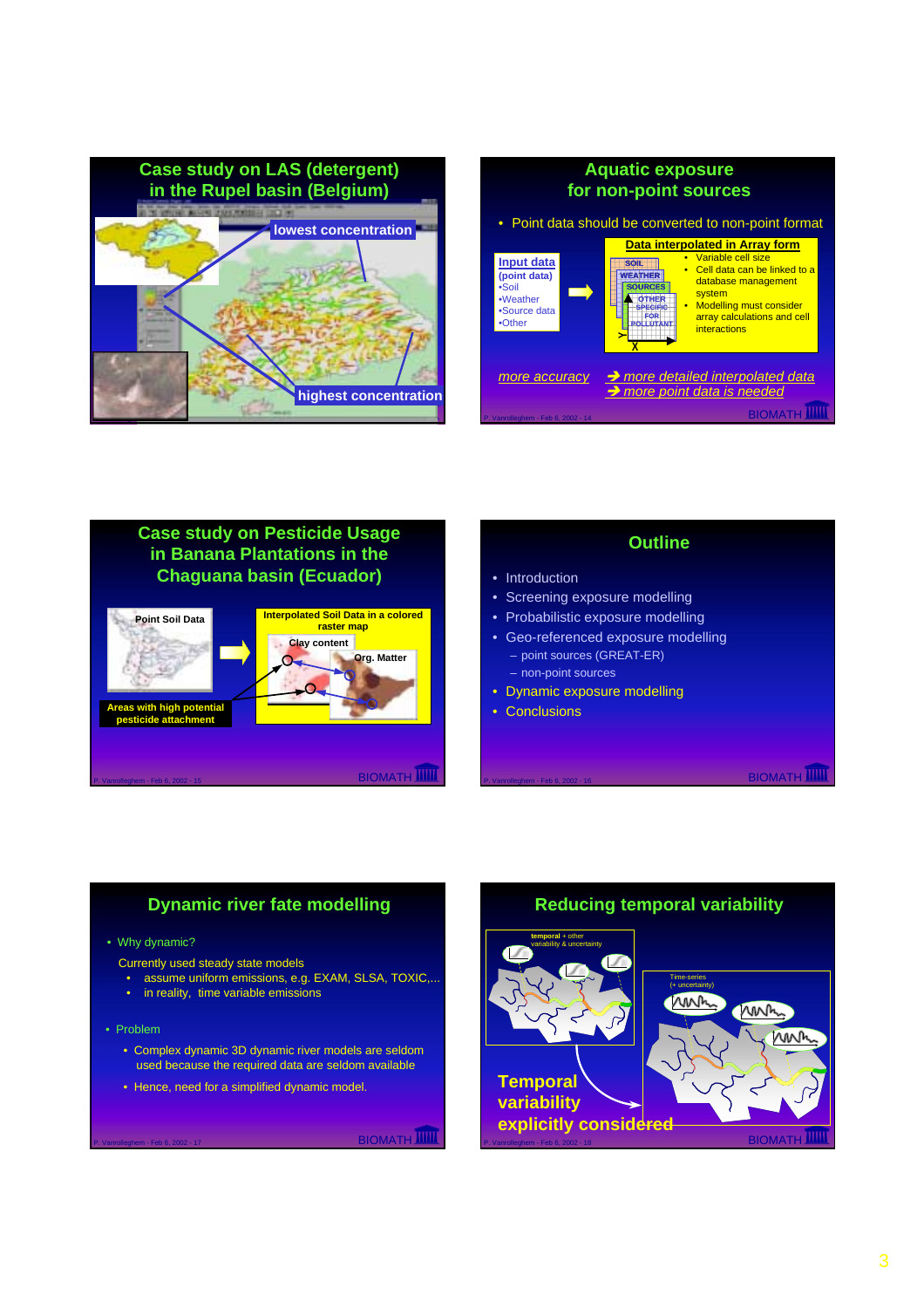